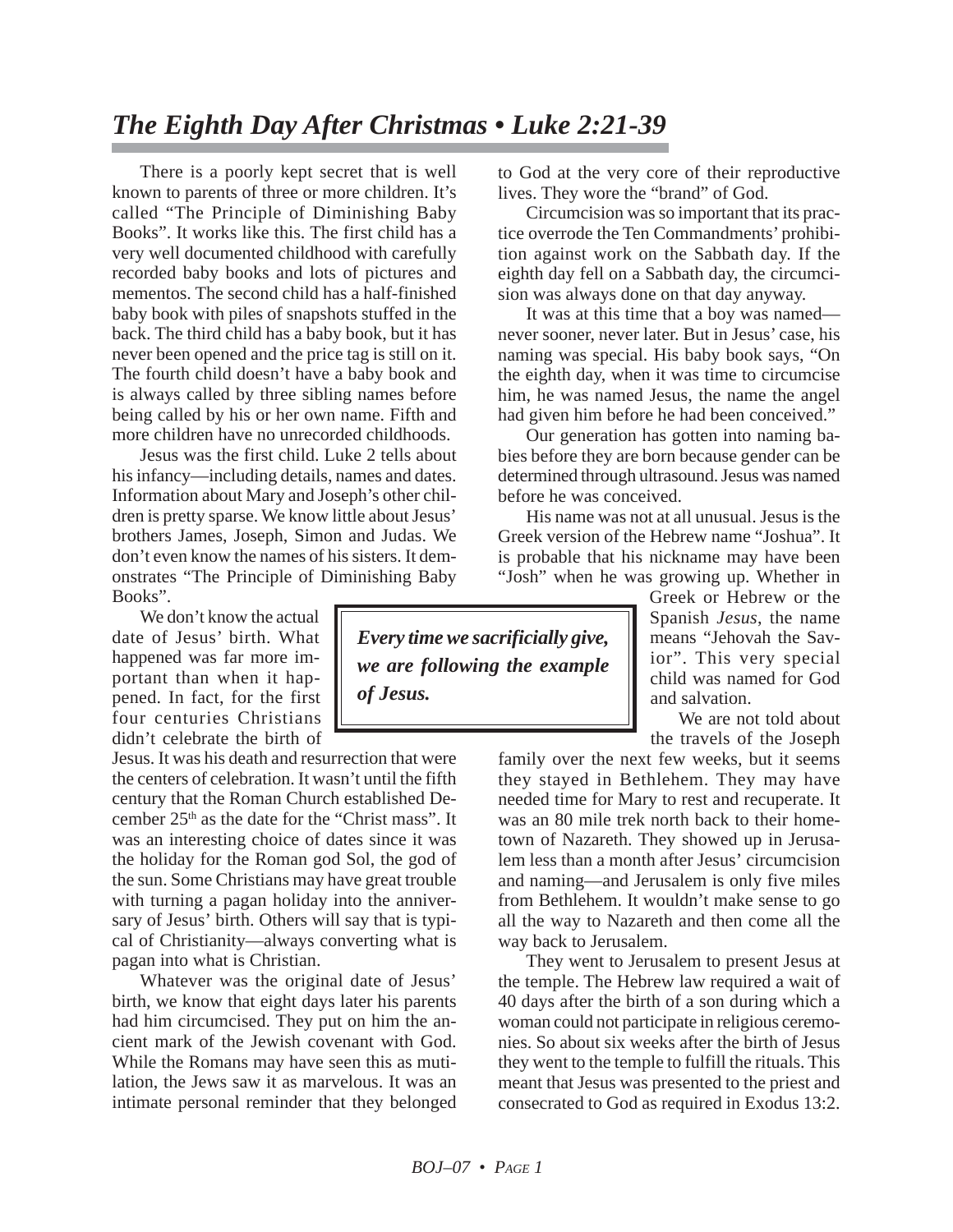It was also required that two animal sacrifices had to be made. It is the Hebrew Law in Leviticus 12:

> The Lord said to Moses, "Say to the Israelites: 'A woman who becomes pregnant and gives birth to a son will be ceremonially unclean for seven days, just as she is unclean during her monthly period. On the eighth day the boy is to be circumcised. Then the woman must wait thirty-three days to be purified from her bleeding. She must not touch anything sacred or go to the sanctuary until the days of her purification are over. If she gives birth to a daughter, for two weeks the woman will be unclean, as during her period. Then she must wait sixty-six days to be purified from her bleeding.

> " 'When the days of her purification for a son or daughter are over, she is to bring to the priest at the entrance to the Tent of Meeting a year-old lamb for a burnt offering and a young pigeon or a dove for a sin offering. He shall offer them before the Lord to make atonement for her, and then she will be ceremonially clean from her flow of blood.

> " 'These are the regulations for the woman who gives birth to a boy or a girl. If she cannot afford a lamb, she is to bring two doves or two young pigeons, one for a burnt offering and the other for a sin offering. In this way the priest will make atonement for her, and she will be clean.'"

While there are many interesting points to be made between Jesus and these Old Testament laws, there is one we must not miss. It is that Mary and Joseph did not offer a lamb and a pigeon for sacrifice. They offered two pigeons instead. In other words, they claimed the special exemption that was given to the very poorest people in Israel. Those who couldn't afford a lamb sacrifice could catch another pigeon for sacrifice instead. Conclusion? Jesus was born into a very poor family. They had to claim the equivalent of the "welfare clause" in the laws of their religion.

Since Jesus was born into such a poor family, I assume that he grew up poor. He went without. There were shortages of money and food and decent clothing. His home was humble. His luxuries were few if any. There is very little correlation between the way we celebrate Christmas and the way Christmas was for Jesus.

The poverty of Jesus is a powerful statement to us in our frenzied quest for prosperity. Jesus gave up his wealth for us. He left heaven for a stable. In the words of II Corinthians 8:9, "Éthough he was rich, yet for your sakes he became poor, so that you through his poverty might become rich." Jesus was willing to sacrifice his wealth for us!

Would we do that for him? Would we be willing to give up what we have out of gratitude for Jesus? Every time we sacrificially give, we are following the example of Jesus.

From the poverty of Jesus his baby book moves on to prophecy about Jesus. There was a godly man named Simeon who lived in Jerusalem and spent most of his time at the temple. I have always assumed that he was an old man and was dying from old age, although it doesn't actually say that. It may well be that he wasn't that old but that instead he had a chronic terminal illness. Either way, he was going to die and had one last wish—that before his death he would meet the Messiah. Guided by the Holy Spirit, Simeon realized as soon as he saw the baby Jesus that he was the one. He was the Messiah.

Simeon composed and sang a hymn of praise to God. It has since been called "The Song of Simeon" or the *Nunc Dimittis* from the first words in Latin. Since the fourth century it has been an evening song—for the ending of the day. But it really is the kind of song to be sung for the ending of a life. Here was a soon-to-die man who was at peace facing death. He sang:

> "Sovereign Lord, as you have promised, you now dismiss your servant in peace. For my eyes have seen your salvation, which you have prepared in the sight of all people, a light for revelation to the Gentiles and for glory to your people Israel."

Simeon was ready to die. He was happy and at peace with God. But after his song he still had something to say. He blessed Mary and Joseph and Jesus and then he looked Mary in the eye and spoke some wonderful and strange words of prophecy about her baby. Simeon said, "This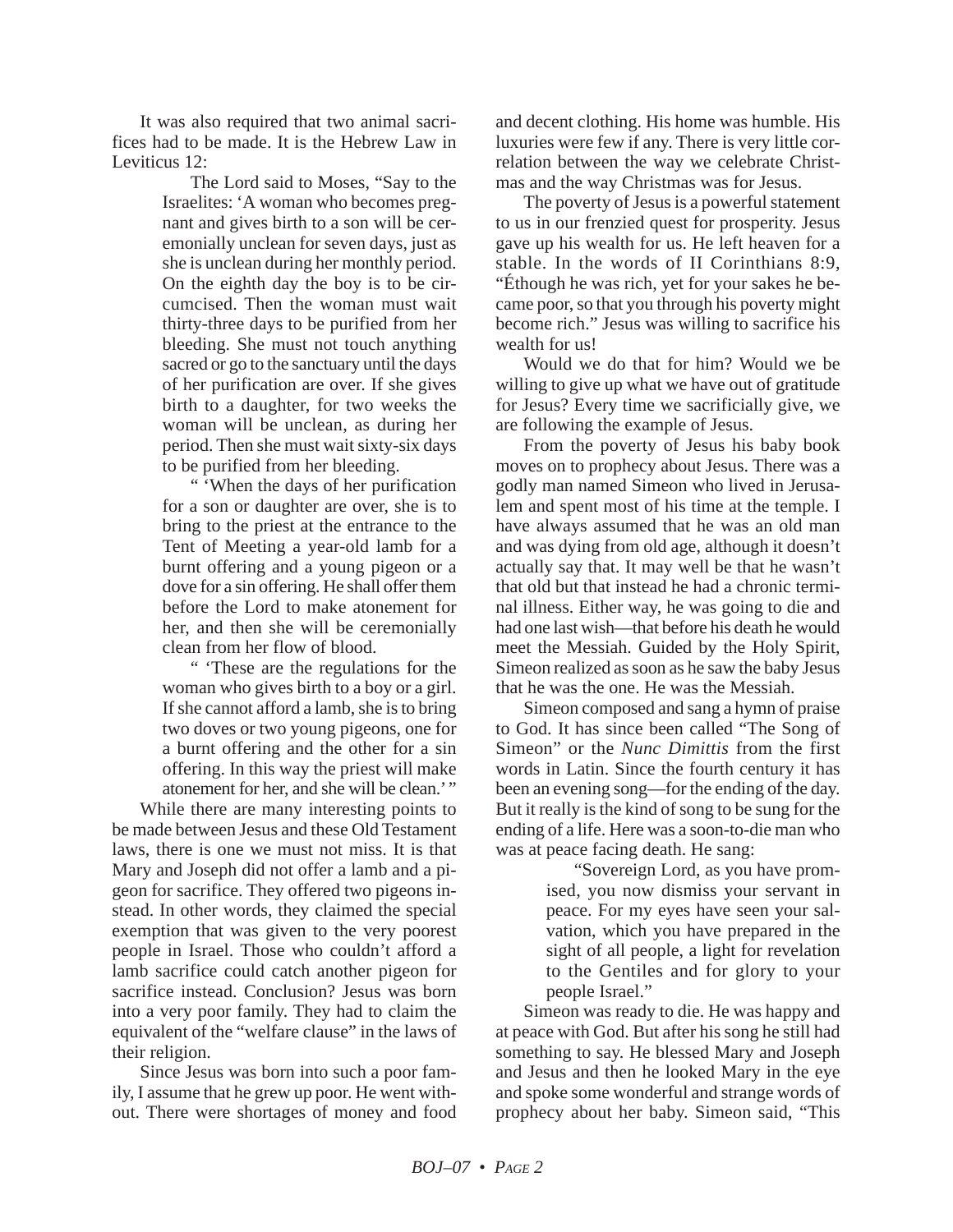child is destined to cause the falling and rising of many in Israel, and to be a sign that will be spoken against so that the thoughts of many hearts will be revealed."

At Christmas we don't usually think of Jesus as a cause to fall. But for unbelievers, Jesus truly is a stumbling block. Those who don't believe in him as Savior are uncomfortable with who Jesus is and the total demands he puts on our lives. Jesus shows us our sin and judges us for falling short of God's expectations. To those who do not believe, Jesus is bad news, not good.

By contrast, Jesus causes those who believe in him to rise. Jesus was predicted to be like a stone—a stumbling stone to some and a stepping-stone to others. I have seen this a thousand times over. Some people reject Jesus Christ and their lives repeatedly tumble downward. Others believe in him and follow him and stunning positive changes for good come into their lives.

There can be no permanent neutrality with Jesus. People are for him or against him. They follow him or go their own ways. He shows us for what we really are and all we will become. In the prediction of Simeon, even 'the thoughts of our hearts are revealed."

Finally, Simeon predicts pain for Mary. He tells her, "É a sword will pierce your own soul too." Those must have been heavy words for Mary to hear. When your baby is young you have

dreams of ideals and not of pain. You expect the best and cannot imagine the worst. But Mary would live the rest of her life with the increasing realization that some would love and worship her son while others would hate and curse her

son. The ultimate heartbreak would come thirtythree years later when she would be an eyewitness to his crucifixion.

Depictions throughout two thousands years have generally shown Mary with two basic expressions on her face. In the art of the Christmas birth she is seen as the young mother at peace; almost all other drawings of her show a woman with pain. In Latin she has been called *Mater Dolorosa*, Mother of Sorrows.

Christmas is about the wondrous joyous birth of Jesus. But the purpose of his birth must soon be learned. He came to deal with the reality of human sin. He came to be our Savior. Jesus is not most about a happy birth; he is most about salvation and eternal life.

Well, one last page of Jesus' baby book. It is the page with a picture of a godly old lady named Anna. She was a prophetess. She proclaimed the word and the truth of God. It is interesting because this was usually a male role. But God chose and used Anna, as he chooses and uses us all. The baby book says that she was "very old". The author Luke uses words that are somewhat ambiguous in the Greek language in which he wrote. They could well indicate that she was over 100 years old. If she was married around 16, the typical marrying age in Jerusalem in those days, the marriage lasted until she was 23. Then she was a widow for 84 years after her husband died. Anna could have been 107 years.

The point is that she had suffered. Most of her life was spent alone. Most widows were very poor. She knew first-hand about life's difficulties. Yet she was not bitter. Unlike some, the pain, problems and disappointments of life had not turned her sour. She was a tender, gracious, grateful and godly old lady. Anna is an example for us all that the sorrows of life can make us better and not bitter!

Whether she was 84 or 107, she wasn't finished. Her life was spent positively and produc-

*There can be no permanent neutrality with Jesus. People are for him or against him.*

tively. There was no spiritual retirement for this wonderful woman. Anna was at the temple all of the time. She lived her life around the worship of God, fasting and praying.

This is not to say that the best life is always spent at church, but it is to say that Anna valued spiritual success more than anything else. She lived and breathed God. God was not peripheral to her life. He was not assigned to the margins. He was central to everything she did.

Her reward was to see the baby Jesus person-to-person. And her first response was thanksgiving. She was keenly attuned to what God was doing and she was grateful. So she did what a prophetess is supposed to do; she proclaimed. Anna "spoke about the child to all who were